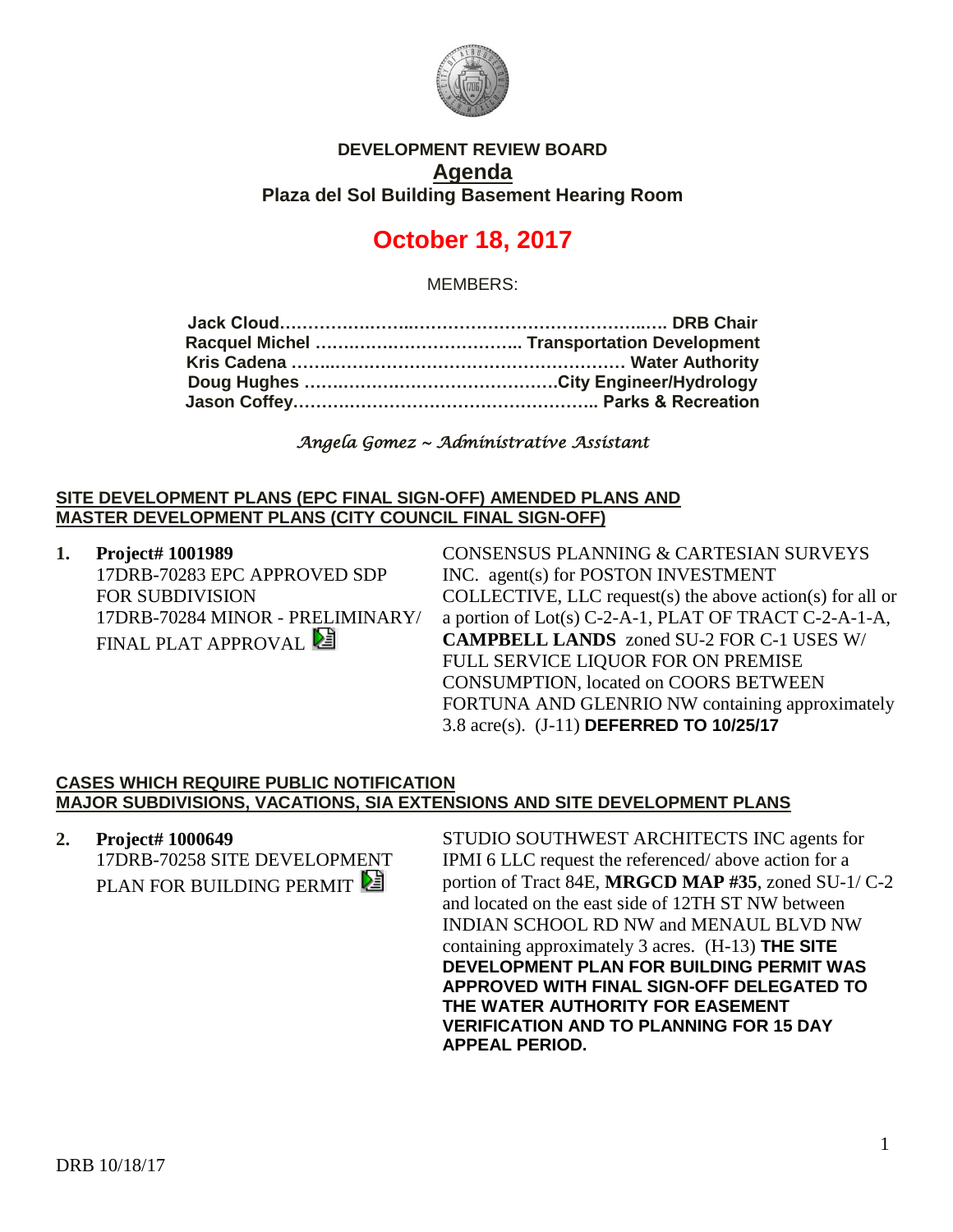DRB 10/18/17

**3. Project# 1003366** 17DRB-70252 – 2 YEAR SUBDIVISION IMPROVEMENT AGREEMENT EXTENSION (2YR SIA)

- **4. Project# 1004428** 17DRB-70256 BULK LAND VARIANCE 17DRB-70257 PRELIMINARY/ FINAL PLAT APPROVAL
- **5. Project# 1011391** 17DRB-70254 SITE DEVELOPMENT PLAN FOR BUILDING PERMIT 17DRB-70281 MINOR - PRELIMINARY/ FINAL PLAT APPROVAL

17DRB-70282 MINOR - PRELIMINARY/

FINAL PLAT APPROVAL **E** 

FELIX RABADI requests the referenced/ above action for Tracts T-1-A-2A and T-1-A-2B, **TOWN OF ALAMEDA GRANT** zoned SU-1/ PRD, located on the west side of GOLF COURSE RD NW between IRVING BLVD NW and the CALABACILLAS ARROYO containing approximately 8.5 acres. (B-12) **THE TWO YEAR EXTENSION OF THE SUBDIVISION IMPROVEMENT AGREEMENT (SIA) WAS APPROVED.**

#### MARK GOODWIN AND ASSOCIATES P.A.

agents for CEJA VISTA LLC request the referenced/ above actions for Tract RR-3-A, **WESTLAND SOUTH** zoned R-2, located on the south side of DENNIS CHAVEZ BLVD SW between  $98<sup>th</sup>$  ST SW and  $118<sup>th</sup>$  ST SW containing approximately 14.8 acres. (P-9) **DEFERRED TO 10/25/17.**

DEKKER PERICH SABATINI and CARTESIAN SURVEYS INC agents for LPN LLC request the referenced/ above action for Lots 2 & 3, **ALAMEDA BUSINESS PARK** zoned SU-2/C, located on ALAMEDA PARK NE between PASEO ALAMEDA NE and ALAMEDA BLVD NE containing approximately 1.8 acres. (C-16) **DEFERRED TO 10/25/17.**

### **MINOR PLATS, FINAL (MAJOR) PLATS, AMENDED PLATS AND PLANS**

**6. Project# 1002962** 17DRB-70271 FINAL PLAT

**7. Project# 1011314**

BOHANNAN HUSTON INC agents for RCS TRAILS TRACT 1, LLC request the referenced/ above actions for **UNPLATTED LANDS OF MANUEL R. PILI** and Tract 1, **THE TRAILS UNIT 2** zoned SU-2 VTRD, located on the south side of PASEO DEL NORTE NW between RAINBOW BLVD NW and UNIVERSE BLVD NW containing approximately 17.3 acres. (C-9) **THE FINAL PLAT WAS APROVED.**

CHRISTOPHER J DEHLER PLS agent(s) for MARTINEZ ESTATE request(s) the above action(s) for all or a portion of Lot(s) 16-B, 17-A, AND 17-B, **DORA A WILLIAMS FIRST ADDITION** zoned R, located on DORA AVE NW BETWEEN RIO GRANDE BLVD NW AND ALAMEDA DRAIN containing approximately .2865 acre(s). (101305805236522430) **THE PRELIMINARY/FINAL PLAT WAS APPROVED WITH FINAL SIGN OFF DELEGATED TO PLANNING FOR PNM SIGNATURE AND AMAFCA SIGNATURE.**